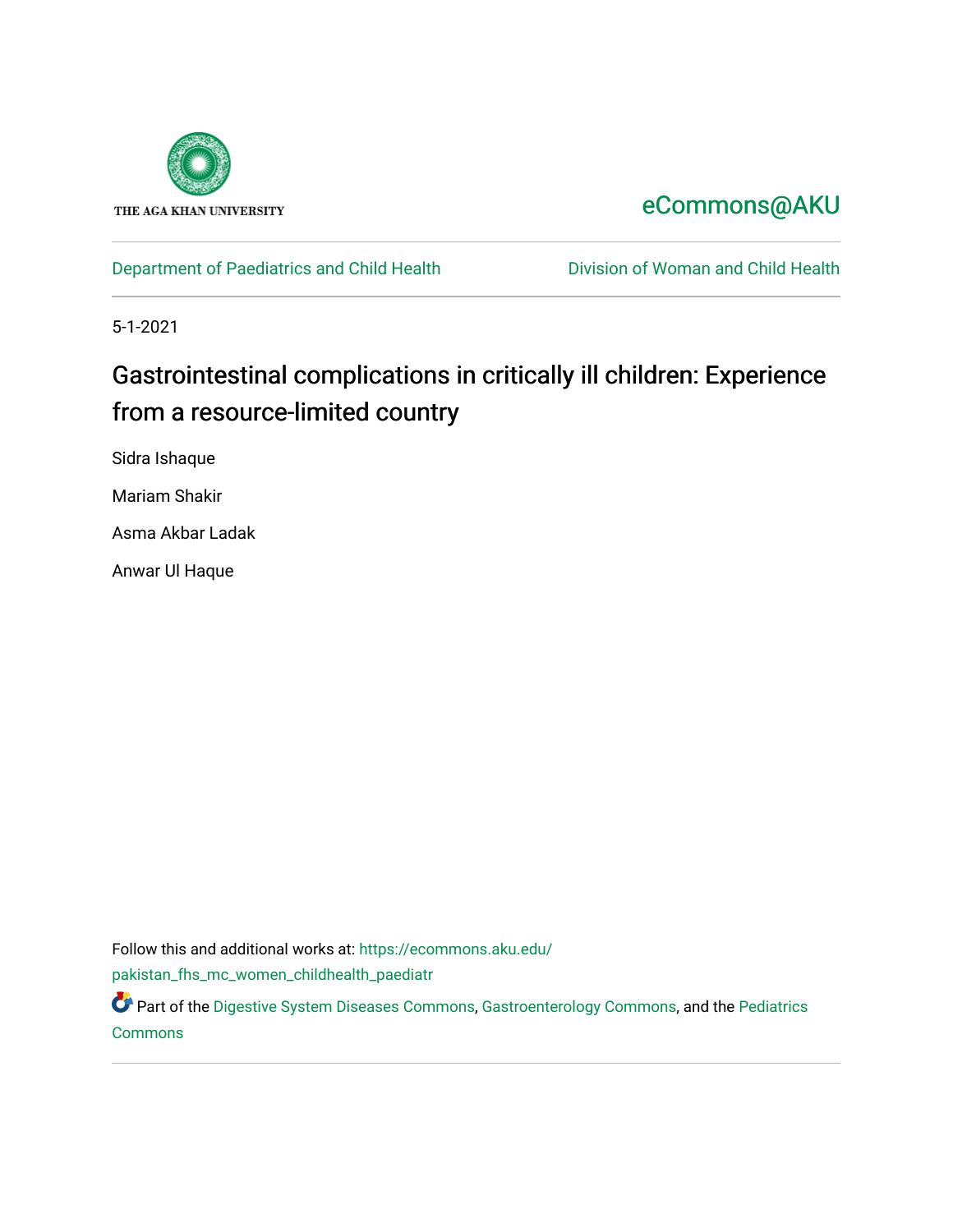*Original Article*

## Gastrointestinal complications in critically ill children: Experience from a resource-limited country

*Sidra Ishaque1 , Mariam Shakir2 , Asma Ladak3 , Anwar Ul Haque4*

## **ABSTRACT**

*Objectives:* To determine the frequency and predictors of outcome of gastrointestinal complications (GIC) in critically ill children.

*Methods:* This descriptive study was prospectively conducted in The Pediatric Intensive Care Unit (PICU), The Aga Khan University Hospital (AKUH), Karachi, from September 2015 to January 2017. After obtaining approval from the Ethical Review Committee of AKUH and informed consent from the parents, all children (aged one month to 18 years), of either gender, admitted to the Pediatric Intensive Care Unit (PICU) during the study period were included. The frequency of the defined GIC: vomiting, high gastric residue volume (GRV), diarrhea, constipation, and gastrointestinal bleed were recorded daily for the first week of the PICU stay. The data was collected by the primary investigator on a predesigned data collection form with inclusion of variables and predictors in light of existing literature and local expertise. The questionnaire was shared with the Pediatric Critical Care Medicine faculty and a consensus was sought on the elements to be incorporated.

*Results:* GIC developed within the first 48 hours of admission in 78 (41%) patients. Of the patients who developed GIC, 37 (47.4%) patients developed high GRV: 31 (39.7%) patients developed constipation, 18 (23.1%) patients developed vomiting, 14 (17.9%) patients developed abdominal distension. With regards to prevalence by occurrence, 32/78 (41%) of patients presented with two GI complications, followed by 21 patients (27%) who presented with a single GIC. Only 11 patients (14%) presented with more than three complications. Median length of stay was higher in patients with GIC (8 days) than with those who did not develop GIC (4 days). The frequency of gastrointestinal complications was significantly higher in children receiving mechanical ventilation, on sedatives and relaxants and those with multiorgan dysfunction syndrome (MODS) and inotropes

*Conclusion:* GI complications are a frequent occurrence in the PICU and are associated with worse clinical outcomes. The use of sedative drugs and the presence of shock with MODS were amongst the important contributing factors.

**KEYWORDS:** Gastrointestinal Complications, Critically Ill, Children.

## *How to cite this:*

*Ishaque S, Shakir M, Ladak A, Anwar-Ul-Haque. Gastrointestinal complications in critically ill children: Experience from a resource-limited country. Pak J Med Sci. 2021;37(3):657-662. doi: https://doi.org/10.12669/pjms.37.3.3493*

This is an Open Access article distributed under the terms of the Creative Commons Attribution License (http://creativecommons.org/licenses/by/3.0), which permits unrestricted use, distribution, and reproduction in any medium, provided the original work is properly cited.

Correspondence:

Dr. Sidra Ishaque, FCPS. Assistant Professor, Pediatric Critical Care Medicine, Department of Pediatrics and Child Health, The Aga Khan University Hospital, Karachi, Pakistan. Email: sidra.ishaque@aku.edu

| $\ast$ | Received for Publication:          | August 17, 2020  |
|--------|------------------------------------|------------------|
| *      | 1st Revision Received:             | August 22, 2020  |
| *      | 2 <sup>nd</sup> Revision Received: | January 16, 2021 |
| *      | Final Revision Accepted:           | January 27, 2021 |

## **INTRODUCTION**

**doi: https://doi.org/10.12669/pjms.37.3.3493**

Gastrointestinal complications (GIC) are common in critically ill children.<sup>1</sup> GIC are commonly observed, as either a primary reason for admission or as a part of multiple organ dysfunction syndrome (MODS) in children admitted in the Pediatric Intensive Care Unit (PICU). Despite its prominence in critically ill patients with MODS,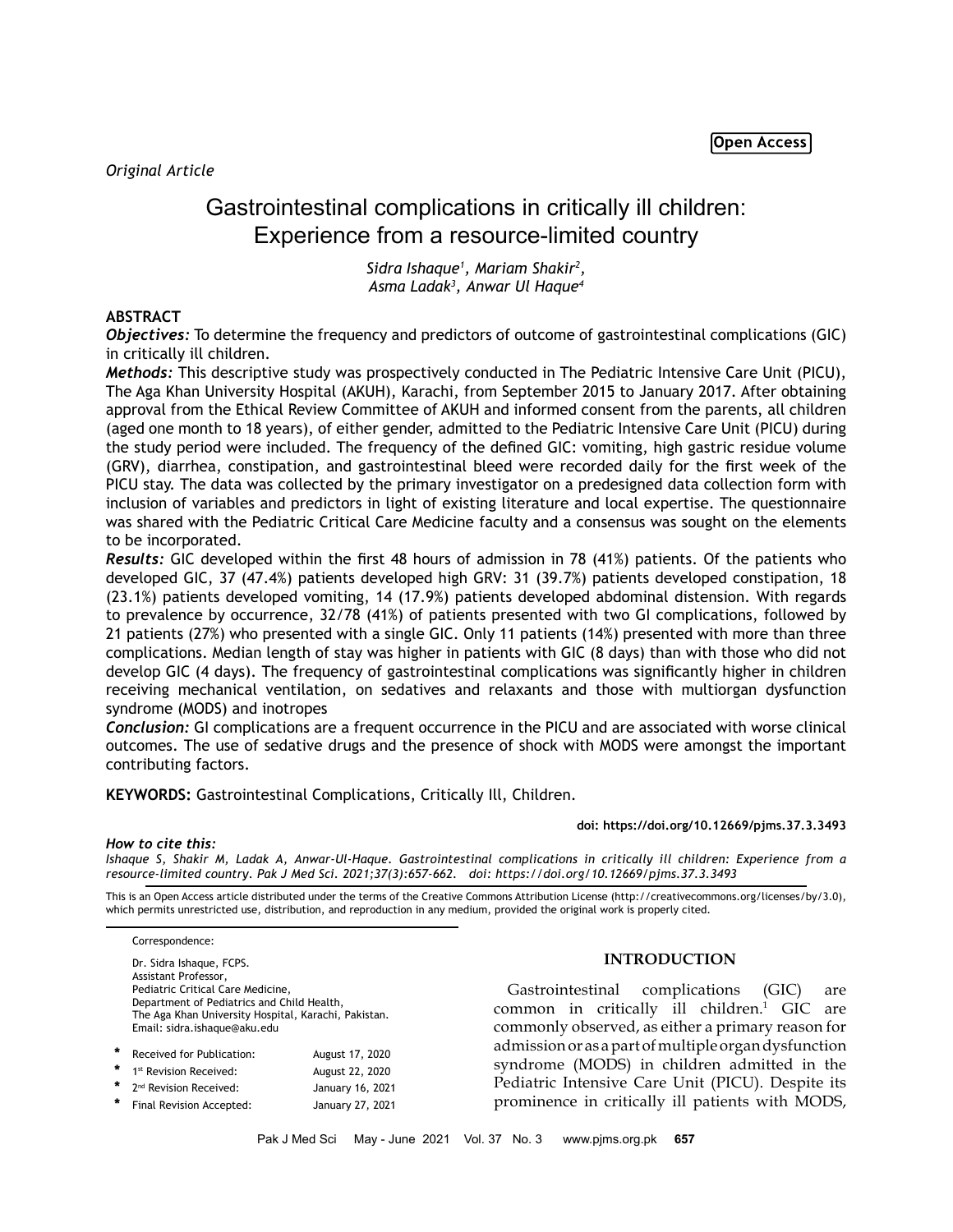GIC are not included in any of the scoring systems used to assess organ failure in critical illness. A critically ill patient may develop GIC throughout his illness, e.g., high gastric residual volumes (GRVs), constipation, or vomiting. GIC has also however has been associated with high morbidity in critically ill children.<sup>2</sup>

GIC are often ignored in PICU which often delays enteral nutrition preventing patients from getting adequate calorie and protein intake, ultimately leading to acquired malnutrition in these patients. The lack of a uniform standard definition of GIC adds to delays in its recognition.3,4 Critical illness can result in intestinal mucosal ischemia, that further damages the gut barrier function.<sup>5</sup> Recently with the increasing awareness of GIC in critically ill patients, the Working Group on Abdominal Problems (WGAP) of the European Society of Intensive Care Medicine (ESICM) proposed a set of definitions of acute gastrointestinal injury (AGI) in critical illnesses in adults for both clinical and research purposes.<sup>2</sup> However, there is no such definition available for the pediatric population. Also, the associations between AGI grade, the severity of GI dysfunction, and adverse outcome remains to be elucidated.

Reintam et al reported an incidence of GIC of 59% in their mixed-ICU population.<sup>5</sup> Common GIC included vomiting, high gastric residual volume (GRV), bowel distension, diarrhea, and GI bleeding, in their report. There is limited published literature on the frequency and outcome of GIC related to enteral feeding in critically ill children.5,6 Critically ill patients with GIC have a prolonged length of stay in ICU and higher mortality as compared to those without gastrointestinal complications.2,5,6,7

The epidemiological data on GIC in PICU is scarce. However, our experience with sick children has shown GIC to be associated with worse patient outcomes. We, therefore, aimed to determine the frequency of GIC and its association with outcomes at our PICU.

## **METHODS**

After obtaining approval from the Institutional Ethical Review Committee (Ref # 3548-Ped-ERC-15, Dated May 20, 2020), this descriptive study was prospectively conducted in The Pediatric ICU of The Aga Khan University Hospital, Karachi from September 2015 to January 2017. Ours is a multi-disciplinary eight bedded PICU, with three trained intensivists providing 24-hour coverage.

Based on a study by Lopez-Herce et al, that reported a frequency of GIC in critically ill children to be 11.5%3 with a margin of error of 5%, a power (1-β) of 80%, 190 patients were included in this study by using nonprobability, consecutive sampling technique. We routinely start enteral feeding through a nasogastric tube within 4-8 hours after admission/resuscitation unless contraindicated for enteral feeding or nasogastric tube (NGT). The continuous feeding is preferred in patients who are receiving vasoactive drugs.

A nutrition protocol (see annex) was used to initiate and monitor feeding in our patients. GRV was considered to be high when it exceeded half the volume of the previous feed given. GRV is assessed every four hours after ICU admission for a total of six times per day. Children admitted primarily with gastrointestinal symptoms like GI Bleeding or Acute Pancreatitis, Status-Post laparotomy, and those who stayed less than 24 hours in the PICU were excluded. Gastrointestinal complications were defined as the presence of at least one of the following pre-defined gastrointestinal problems in patients during their first-week of PICU stay as shown in Table-I.3 All GIC were recorded, including the number of episodes and day of presentation.

The primary endpoint was defined as the frequency of gastrointestinal complications developed in critically ill children during the first-week in PICU. Secondary outcomes included the association of GIC to mortality, malnutrition, length of PICU stay, and the risk factors for the development of GIC. A structured data collection form was used for data collection, including demographic data, clinical variables, including admitting diagnosis, PRISM-III score for severity assessment,<sup>8</sup> use of PICU therapies like mechanical ventilation and inotropes, presence of MODS according to IPSCC 2005<sup>7</sup> as well as predefined GICs (as shown in Table-I) and hospital discharge as alive or deceased.

All data were entered and analyzed using Statistical packages for social science version 22 (SPSS Inc., Chicago, IL). The quantitative variables like age, weight, height, length of stay, and duration of mechanical ventilation are expressed as mean with standard deviation and qualitative variables are expressed as percentages or range. T-test and chi-square tests were used for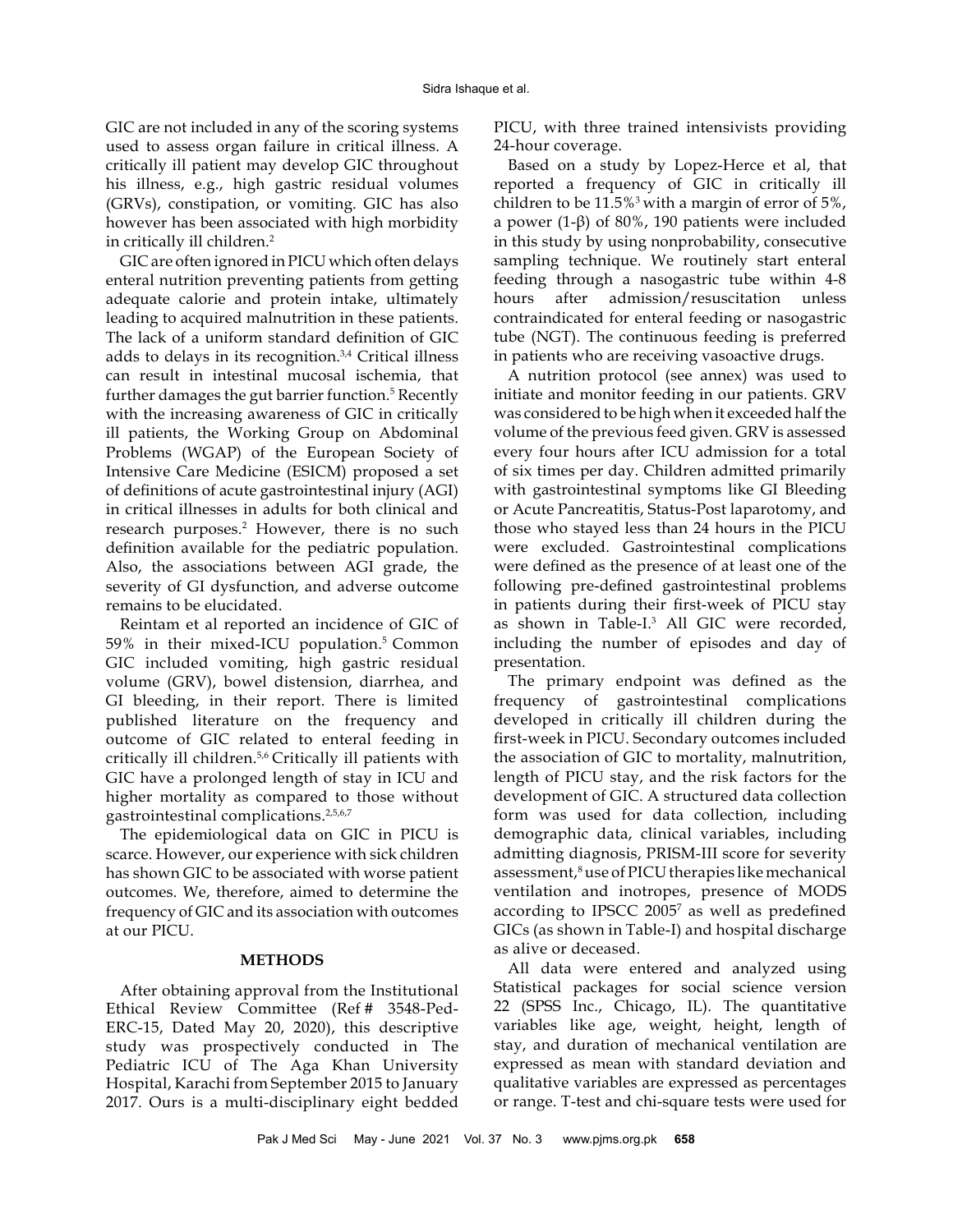continuous and categorical variables respectively. Binary logistic regression analysis was performed for the assessment of factors associated with the development of GI complications. P-value  $\leq 0.05$ was considered as significant.

## **RESULTS**

From a total of 448 patients screened for eligibility, 190 patients met inclusion criteria and 78 (41%) developed one or more GIC during the first week of their PICU admission. The GIC have been defined in Table-I. The median age of the study population was 43 months (range 1m-18years, interquartile range= 78). Our study population consisted of 101 (53.5%) males and 89 (56.8%) females with a weight mean of weight of 10.2 kg (range 3.6–68 kg)

The overall median PRISM score of the study population was 6 [IQR  $(4-10)$ ]. 78 patients  $(41\%)$ developed GIC during the study period. Of those, 27 (34.6%) were admitted for CNS disorders, 19 (24.4%) were admitted for miscellaneous disorders, 14 (17.9%) for cardiovascular disorders (Congenital heart disease, repaired or unrepaired, cardiomyopathies, myocarditis), followed by 7.6% of children with a respiratory illness. Only 4 (5.13%) were surgical patients. 36/78 (46.1%) with MODS developed GIC while 68/78 (87.1%) with GIC were mechanically ventilated. The length of stay was higher in patients with GIC (8 days) than with those who did not develop GIC (4 days). Patients who developed GIC had a median PRISM-III score of 8. Among ICU therapies, 77% of patients in the GIC group and 66% of patients in the non-GIC group required vasoactive inotropic support (p=0.003). Sedatives including nalbuphine, and/or dexmedetomidine and neuromuscular blocking agents like atracurium and cisatracurium were prescribed in 68% of



Fig.1: The prevalence of gastrointestinal (GI) symptoms daily during the first week in intensive care unit (ICU).

the patients with non-GIC patients requiring it more that the GIC group. Of the patients who expired, none were due to GIC; However, shock with MODS was the major underlying diagnosis (Table-II).

GIC developed within the first 48 hours of admission in 78 (41%) patients. Of the patients who developed GIC, 37 (47.4%) patients developed high GRV: 31 (39.7%) patients developed constipation, 18 (23.1%) patients developed vomiting, 14 (17.9%) patients developed abdominal distension. With regards to prevalence by occurrence, 32/78 (41%) of patients presented with two GI complications, followed by 21 patients (27%) who presented with a single GIC. Only 11 patients (14%) presented with more than three complications. The Prevalence of daily gastrointestinal symptoms during the first week in PICU (Fig.1).

On multivariate logistic regression analysis, the odds of having GI complications was 2.34 times higher in children receiving sedatives like nalbuphine, and/or dexmedetomidine during PICU stay. Both sedative and or relaxant use (p-value -0.010) and shock with MODS (p-value

|                      | Table-I: Definition of Gastrointestinal Complications (GIC).                                                                                          |
|----------------------|-------------------------------------------------------------------------------------------------------------------------------------------------------|
| Vomiting             | Involuntary, forceful expulsion of the contents of one's stomach                                                                                      |
| High Gastric Residue | More than 50% of feed aspirated in previous 4 hour OR more than two-hour volume<br>aspirated of the continuous feed being administered                |
| Diarrhea             | More than 4 stools per day or change in the consistency of stool                                                                                      |
| Constipation         | No stool for more than 48 hours                                                                                                                       |
| GI bleeding          | Presence of macroscopic blood in vomitus, nasogastric aspirates or stool                                                                              |
| Abdominal Distension | Visibly distended abdomen and/OR Increase in abdominal girth by 2 cm from the<br>baseline<br>OR X-ray abdomen shows significantly dilated bowel loops |

Table-I: Definition of Gastrointestinal Complications (GIC).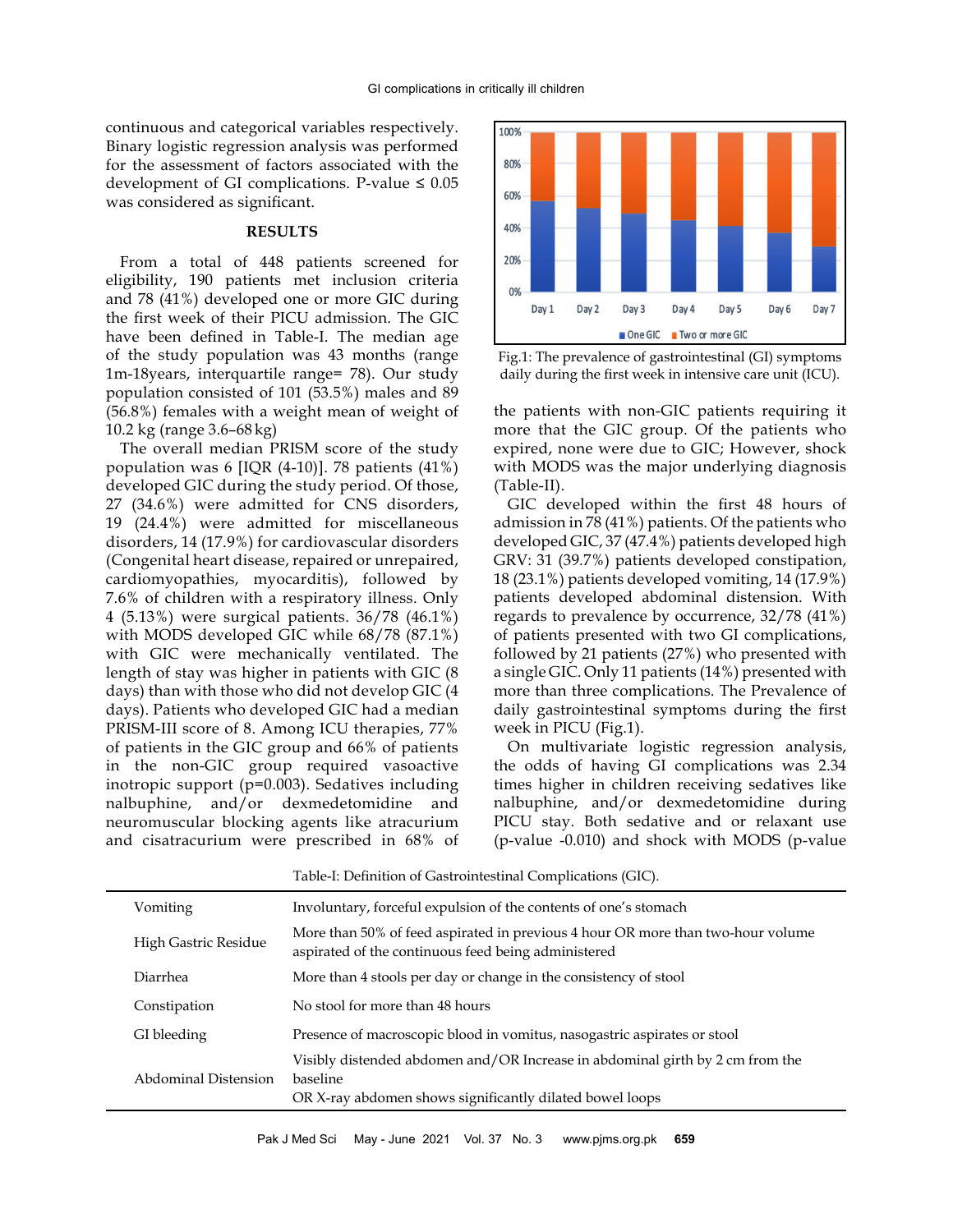#### Sidra Ishaque et al.

| Variables                         | All $(n=190)$ $(\%)$ | $GICP^*(n=78)$ (%) | $GICN^*$ (n=112) (%) | p-value |
|-----------------------------------|----------------------|--------------------|----------------------|---------|
| Age in months (median) IQ range   | 43 (39-82)           | 62 (96)            | 35 (78)              | 0.11    |
| Gender                            |                      |                    |                      |         |
| Male                              | 101(53.2)            | 43(55.2)           | 58 (51.8)            |         |
| Female                            | 89 (46.8)            | 35(44.8)           | 54 (48.2)            | 0.64    |
| PRISM-III score, Median (IQR)     | $6(4-10)$            | $8(4-12)$          | $5(3-7)$             | 0.002   |
| Diagnostic Category:              |                      |                    |                      |         |
| Central Nervous System            | 52(27)               | 27(34.6)           | 25(22.3)             |         |
| Respiratory System                | 39(21)               | 06(7.69)           | 33 (29.2)            |         |
| Cardiovascular System             | 26(14)               | 14 (17.9)          | 12(10.7)             |         |
| Surgery                           | 16(8.4)              | 04(5.13)           | 12(10.7)             | 0.41    |
| Trauma                            | 12(6.3)              | 08(10.3)           | 04(3.9)              |         |
| Miscellaneous <sup>®</sup>        | 45(23.3)             | 19(24.4)           | 26 (23.2)            |         |
| Co-morbidity                      | 40(21.1)             | 18(23.0)           | 22(19.6)             | 0.57    |
| Use of Mechanical Ventilation     | 139 (73.1)           | 68 (87.1)          | 71 (63.3)            | < 0.001 |
| Shock including use of inotropes  | 133 (70)             | 59(77.7)           | 74 (66.6)            | 0.087   |
| Use of sedatives                  | 130 (68.4)           | 63 (80.76)         | 67(59.8)             | 0.002   |
| Use of paralytics                 | 128 (67.3)           | 60(76.9)           | 67(59.8)             | 0.014   |
| Outcome (deceased)                | 10(5.3)              | 07(8.97)           | 03(2.67)             | 0.056   |
| Length of stay (Day) Median (IQR) | $12(8-16)$           | $8(6-10)$          | $4(3-8)$             | < 0.001 |

Table-II: Demographic and Clinical Profile of Patients.

\* Gastrointestinal Complications, #No gastrointestinal complications, ^Standard deviation,

\$ Multiorgan Dysfunction syndrome,

@Sepsis/Hematology/Oncology/Near drowning/Poisoning/DKA/Tetanus/Infections/Autoimmune.

-0.002) have a statistically significant association with GIC (Table-III).

## **DISCUSSION**

We found that 41% of our critically ill children had GIC during the first week of their PICU stay which is higher than that shown by Reintem (16%) in their adult ICU patients.<sup>6</sup> Adult colleagues have reported the frequency of GIC up to 60%.<sup>2,6,9</sup> Our results are much higher than what has been reported in the literature; an incidence of 11.5%.3 The reason for such variability can be attributed to the lack of existing diagnostic criteria for GIC in both the adult and pediatric populations. Also, the fact that limited literature existing on gastrointestinal complications in critically ill children has been reported in specific populations, e.g., by Martinez et  $al^{10}$ 

[mechanically ventilated children] and another study from Spain3 in children on transpyloric nutrition. Another possible reason for the higher frequency of GIC in our population could be the inclusion of all children, regardless of the type of feeding or ventilation status.

Twenty seven (34.6%) of our patients with GIC had an underlying CNS condition. This is consistent with studies,<sup>3</sup> where neurological

Table-III: Multivariable logistic regression analysis of factors determining the occurrence of GI complications.

| Variable         | $Exp$ of $\beta$<br>(Prevalence<br>ratio) | 95 % CI    | <i>p</i> -value |
|------------------|-------------------------------------------|------------|-----------------|
| Use of Sedatives | 2.34                                      | 1.22, 4.50 | 0.001           |
| Shock with MODS  | 0.48                                      | 0.22, 0.70 | 0.002           |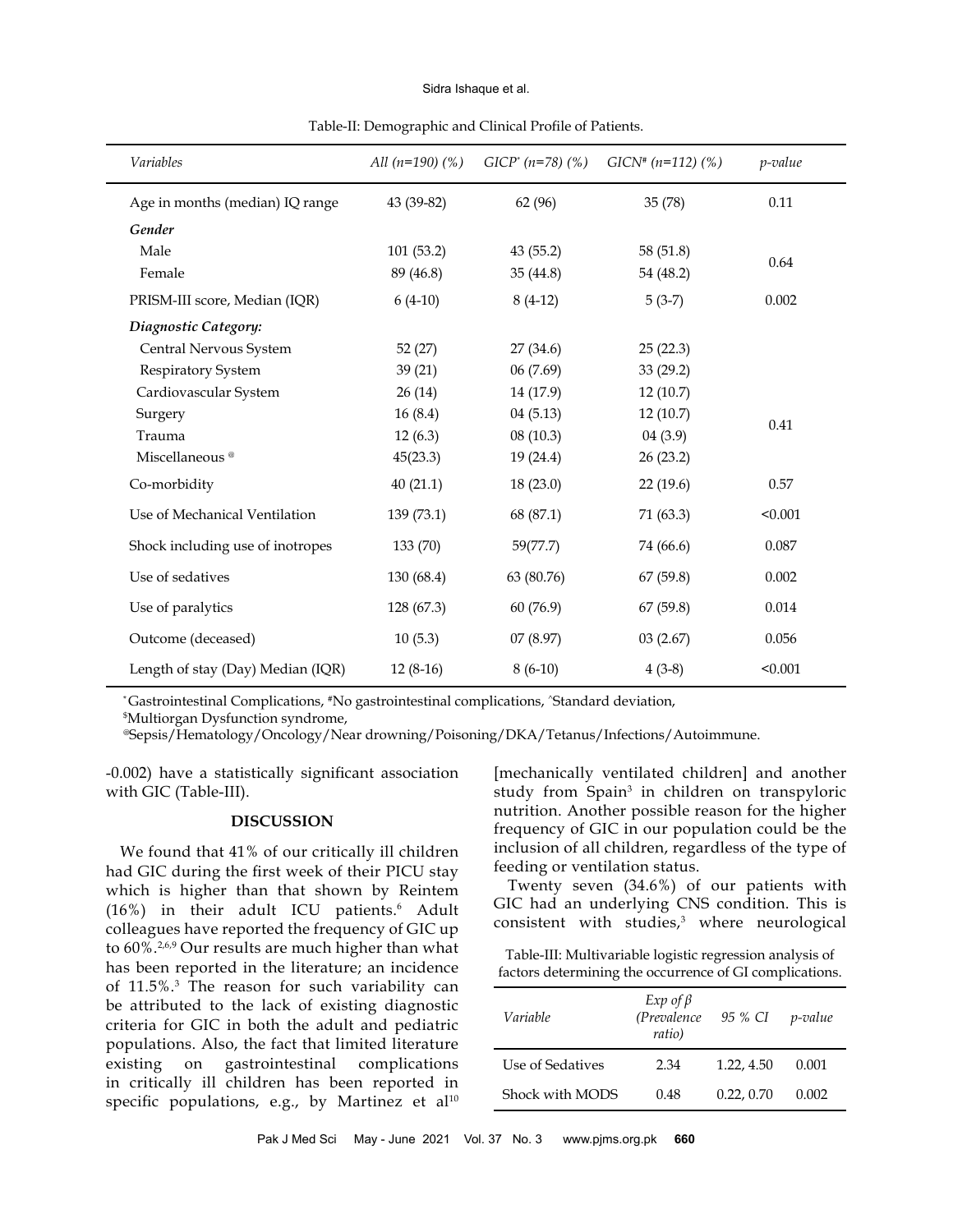conditions have been attributed as the three most commonly occurring diagnoses.3,10 Gastrointestinal dysfunction is amongst the common physiologic complications associated with traumatic brain injury.<sup>10</sup> This feeding intolerance in particular may present with vomiting and abdominal distension.11 Mechanisms proposed to include impaired gastrointestinal motility, gastroesophageal reflux, delayed gastric emptying that may be related to reduced lower esophageal sphincter tone.<sup>12,13</sup>

We saw a high percentage of 37/78 (47%) of patients with high gastric residual volumes (HGRVs) in our cohort. Similar results have previously been reported in literature.<sup>9,14</sup> A randomized controlled trial by Horn et al from Brisbane defines a high GRV greater than 5ml/kg in a group of critically ill pediatric patients.15 High GRVs have been associated with interruptions in enteral feeding, thereby contributing to undernutrition in the PICU.10 In fact, on a similar note, the routine measurement of GRVs has been questioned as a tool to assess feeding intolerance. Although GRVs were reported to be the most frequently observed (47.4%) complication in our cohort, it is imperative to define absolute criteria with regards to enteral feeding in critically ill children, and not solely base decision on one parameter. Interestingly, an observational study from Europe<sup>16</sup> states that not routinely measuring gastric residual volume as opposed to a routine measure of GRVs did not increase the incidence of ventilator acquired pneumonia, aspiration, or vomiting. These results offer food for thought and therefore we recommend the use of a standard feeding protocol to guide practice. Larger multicenter trials are required to provide clinicians with further evidence.

We found a significant association of the development of GIC with the use of sedative drugs like nalbuphine. Sedatives and muscle relaxants have been shown to affect enteral nutrition as they reduce gastrointestinal motility.17 Lopez-Herce et al have also mentioned sedatives and relaxants as an important reason for gastrointestinal morbidity in children.18 Our results show that enteral nutrition (EN) can be used in critically ill children despite being on sedatives and muscle relaxants, although constipation and abdominal distention must be carefully monitored in children especially those receiving continuous infusions of sedatives and relaxants.

In our study, shock was one of the most important risk factors for gastrointestinal complications. Enteral nutrition has been shown to increase splanchnic metabolic demands, which increase manifolds in states of sepsis and shock and may lead to altered tolerance and gastrointestinal complications.<sup>14</sup> It has been advised to advance enteral nutrition with caution in critically ill children.

The critically ill children receiving mechanical ventilation were at high risk for developing GIC in our PICU. Mutlu et al narrated the various spectrums of GIC in critically ill patients receiving mechanical ventilation.14 The integration of GIC with MODS in critically ill children perpetuates mortality in our cohort and Reintam et al had similar observation.<sup>5.6</sup>

The benefits of a protocolized or guidelinedriven nutrition delivery strategy have been described in previous studies.<sup>19-21</sup> Our current study reinforces the role of uniform guidelines in improving bedside nutrient delivery during critical illness. The use of EN algorithms/ protocols has been associated with decreased time to initiation of EN, increased EN delivery and decreased reliance on PN, and increased likelihood of achieving nutrient delivery goals.

## **CONCLUSIONS**

GI complications are a frequent occurrence in the PICU and are associated with worse clinical outcomes. High gastric residual volume was the most common GIC. The use of sedative drugs and presence of shock with MODS were important factors for GIC. We recommend multi-center studies and algorithmic protocol-driven approach to enteral nutrition for critically ill children.

*Acknowledgements:* The authors would like to acknowledge the efforts of Dr. Muhammad Khalid Saleem and Saad Nasir as "clinical investigators" and for their valuable input in terms of formatting and data analysis.

## *Grant Support & Financial Disclosures:* None.

## **REFERENCES**

1. Watson RS, Crow SS, Hartman ME, Lacroix J, Odetola FO. Epidemiology and Outcomes of Pediatric Multiple Organ Dysfunction Syndrome. Pediatr Crit Care Med. 2017;18(3\_Suppl Suppl 1):S4-S16.